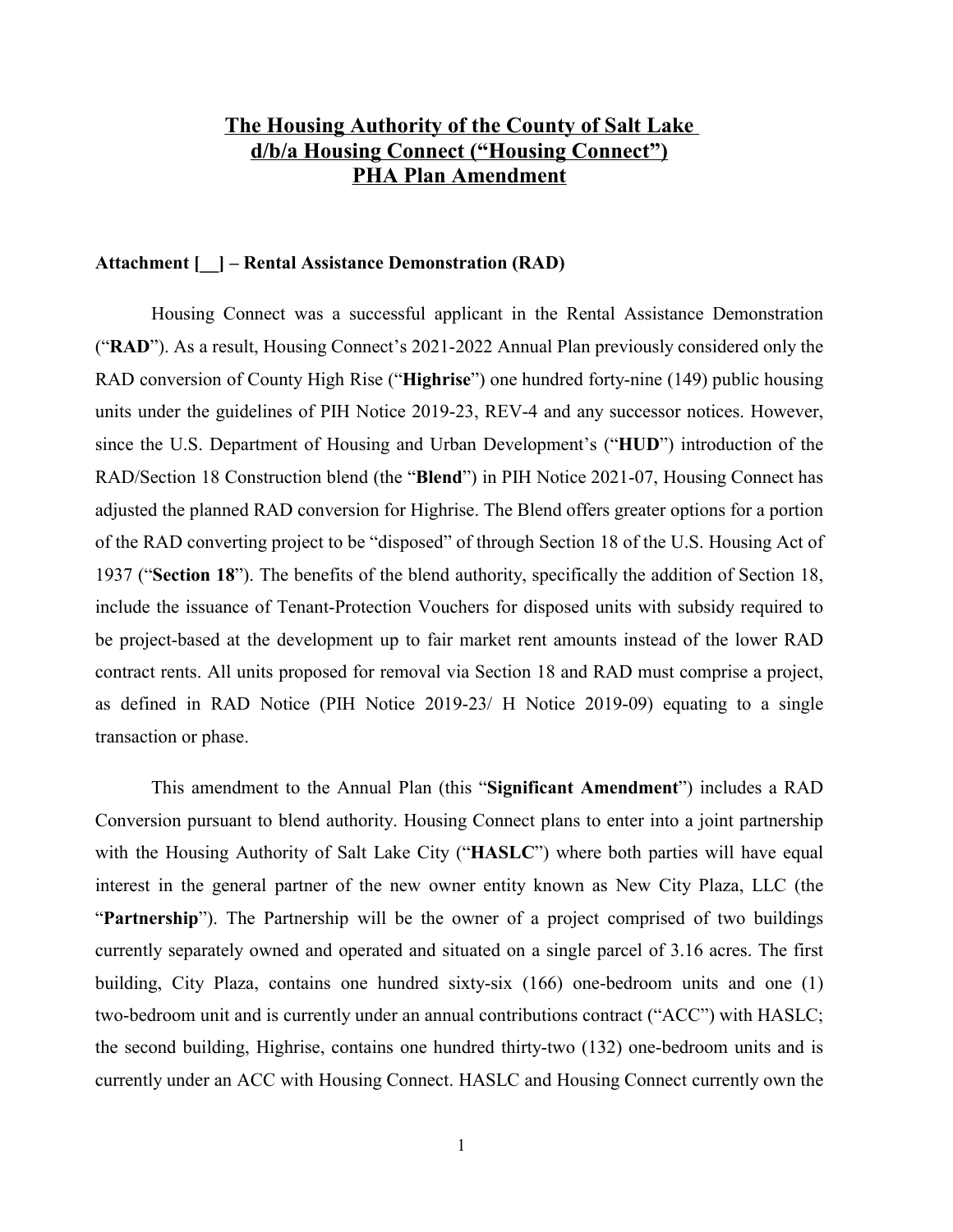buildings as tenants in common. While HASLC and Housing Connect will have equal interest in the Partnership, it is intended that HASLC will be the contract administrator for all units under a housing assistance payment contract ("**HAP Contract**") with HUD, and Housing Connect will provide onsite property management, to comprise a portion of the total project units. The joint partnership conversion includes the disposition of up to 60% of the total project units and the remaining 40% to transfer out of public housing through RAD. This equates to 120 RAD Project Based Vouchers ("**PBV**") and 179 Section 18 Tenant Protection Vouchers.

To facilitate the uniform treatment of residents, households living in either RAD PBV units or "Section 18" non-RAD PBV units at New City Plaza Apartments will be entitled to the same residents rights, participation, waiting list and grievance procedures listed within per Notice H-2019-09, PIH 2019-23 (the RAD Notice), and Joint Housing Notice H 2016-17/PIH 2016-17. Housing Connect maintains the certification that the proposed RAD/Section 18 Conversion will comply with all applicable site and neighborhood standards, and the site will be in full compliance with applicable provisions of Title VI of the Civil Rights Act of 1964, Title VIII of the Civil Rights Act of 1968, Executive Order 11063, and HUD regulations. Review will be completed for accessibility for persons with disabilities and the design of any proposed improvements will be consistent with applicable accessibility standards under the Fair Housing Act, Section 504 of the Rehabilitation Act of 1973, and the regulations in the American with Disabilities Act.

RAD was designed by HUD to assist in addressing the capital needs of public housing by providing Housing Connect with access to private sources of capital to repair and preserve its affordable housing assets. Please be aware that upon conversion, the Housing Connect's Capital Fund Budget will be reduced by the pro rata share of public housing developments converted as part of the Demonstration, and that Housing Connect may also borrow funds to address their capital needs.

Below, please find specific information related to the Public Housing Development(s) selected for RAD: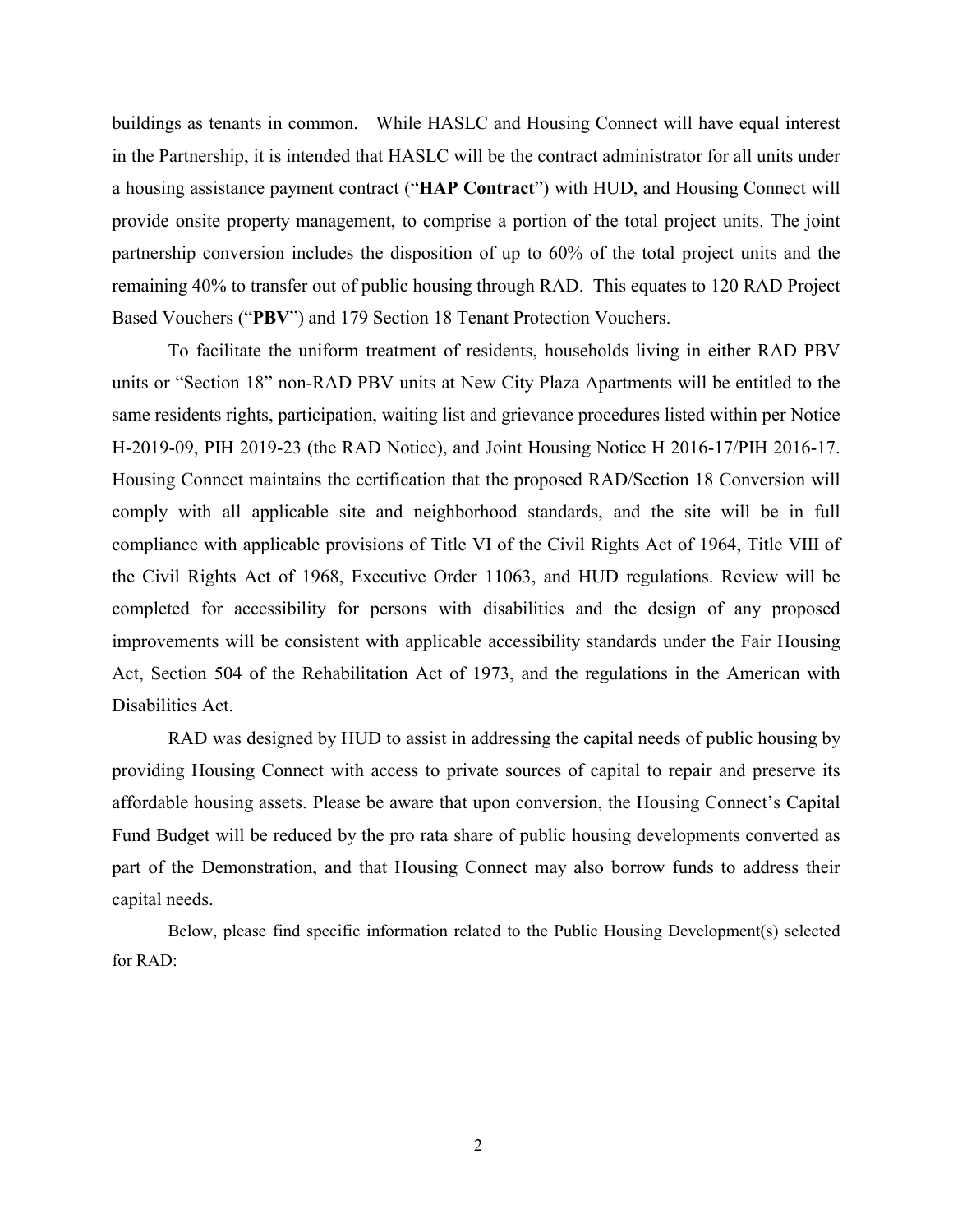## **Development #1**

| $\circ$ f<br>Public<br>Name<br>Housing<br>Development:<br>$\angle$ City<br>Plaza<br><b>Apartments/County Highrise</b> | PIC<br>Development<br>ID:<br>UT004000402/UT003000001                                                                                                                                                                                                                                                                                                       | Conversion type (i.e., PBV or<br>PBRA): RAD_PBV Section<br><b>18 TPV Blend</b>       | Transfer of Assistance:<br>149<br>County Highrise<br>units transferring<br>to<br><b>HASLC HAP Contracts</b>                                                                                          |
|-----------------------------------------------------------------------------------------------------------------------|------------------------------------------------------------------------------------------------------------------------------------------------------------------------------------------------------------------------------------------------------------------------------------------------------------------------------------------------------------|--------------------------------------------------------------------------------------|------------------------------------------------------------------------------------------------------------------------------------------------------------------------------------------------------|
| <b>Total Units: 150/149</b>                                                                                           | Pre- RAD Unit Type (i.e.,<br>Family,<br>Senior,<br>$etc.$ ):<br>Combined: 143 Senior, 156<br><b>Mixed Designation</b>                                                                                                                                                                                                                                      | Post-RAD Unit<br>Type<br>if<br>different (i.e., Family, Senior,<br>etc.): 299 Senior | Capital Fund allocation<br>of Development:<br>(Annual Capital Fund<br>Grant, divided by total<br>number of public housing<br>units in PHA, multiplied<br>by total number of units<br>in project) n/a |
| <b>Bedroom Type</b>                                                                                                   | <b>Number</b><br>of<br>Units<br><b>Pre-Conversion</b>                                                                                                                                                                                                                                                                                                      | <b>Number</b><br>of<br>Units<br><b>Post-Conversion</b>                               | <b>Change in Number of</b><br><b>Units per Bedroom</b><br><b>Type and Why</b><br>(De Minimis Reduction,<br><b>Transfer of Assistance,</b><br><b>Unit Reconfigurations,</b><br>etc.)                  |
| One Bedroom                                                                                                           | 298                                                                                                                                                                                                                                                                                                                                                        | 298                                                                                  | The HAP Contracts to<br>be managed by HASLC<br>with Property<br><b>Management</b> by<br><b>Housing Connect</b><br>non-profit                                                                         |
| Two Bedroom                                                                                                           | 1                                                                                                                                                                                                                                                                                                                                                          | $\mathbf{1}$                                                                         |                                                                                                                                                                                                      |
| (If performing a Transfer of<br>Assistance,<br>explain<br>how<br>transferring waiting list):                          | Highrise holds a designated waiting list Pre-RAD. This waiting list will be combined<br>with the existing HASLC City Plaza Apartments waiting list by time and date order.                                                                                                                                                                                 |                                                                                      |                                                                                                                                                                                                      |
|                                                                                                                       | There will be no change in number of units per bedroom type, no De Minimis Reduction,<br>and no unit reconfigurations. Project includes issuance of $4\%$ tax credit, FHA 221 (d)(4)<br>debt.                                                                                                                                                              |                                                                                      |                                                                                                                                                                                                      |
| Evidence of Consultation with<br>residents                                                                            | Meetings were initially held in 2018 and 2019 with most recent resident meetings held in<br>June 24, 2021 and August 19, 2021.                                                                                                                                                                                                                             |                                                                                      |                                                                                                                                                                                                      |
| of<br>PHA's<br>Description<br>of the<br>proposed future use<br>development                                            | Existing PH units are being converted to project based vouchers and tenant protection<br>vouchers. Residential configuration of City Plaza has no change, while County Highrise<br>is to transition to Senior from mixed designation.                                                                                                                      |                                                                                      |                                                                                                                                                                                                      |
| Relocation Plan                                                                                                       | Relocation plans are within the building phases of approximately 70 units in stacks per<br>phase on a 24-month schedule. The majority of residents will move once with moving<br>assistance provided (first resident phase may have to move twice.) Relocation specialist<br>has been procured and in planning with the contractor and partnership owners. |                                                                                      |                                                                                                                                                                                                      |

# **PBV Resident Rights and Participation**

**1. No Re-screening of Tenants upon Conversion.** Pursuant to the RAD statute, at conversion, current households are not subject to rescreening, income eligibility, or income targeting. Consequently, current households will be grandfathered for conditions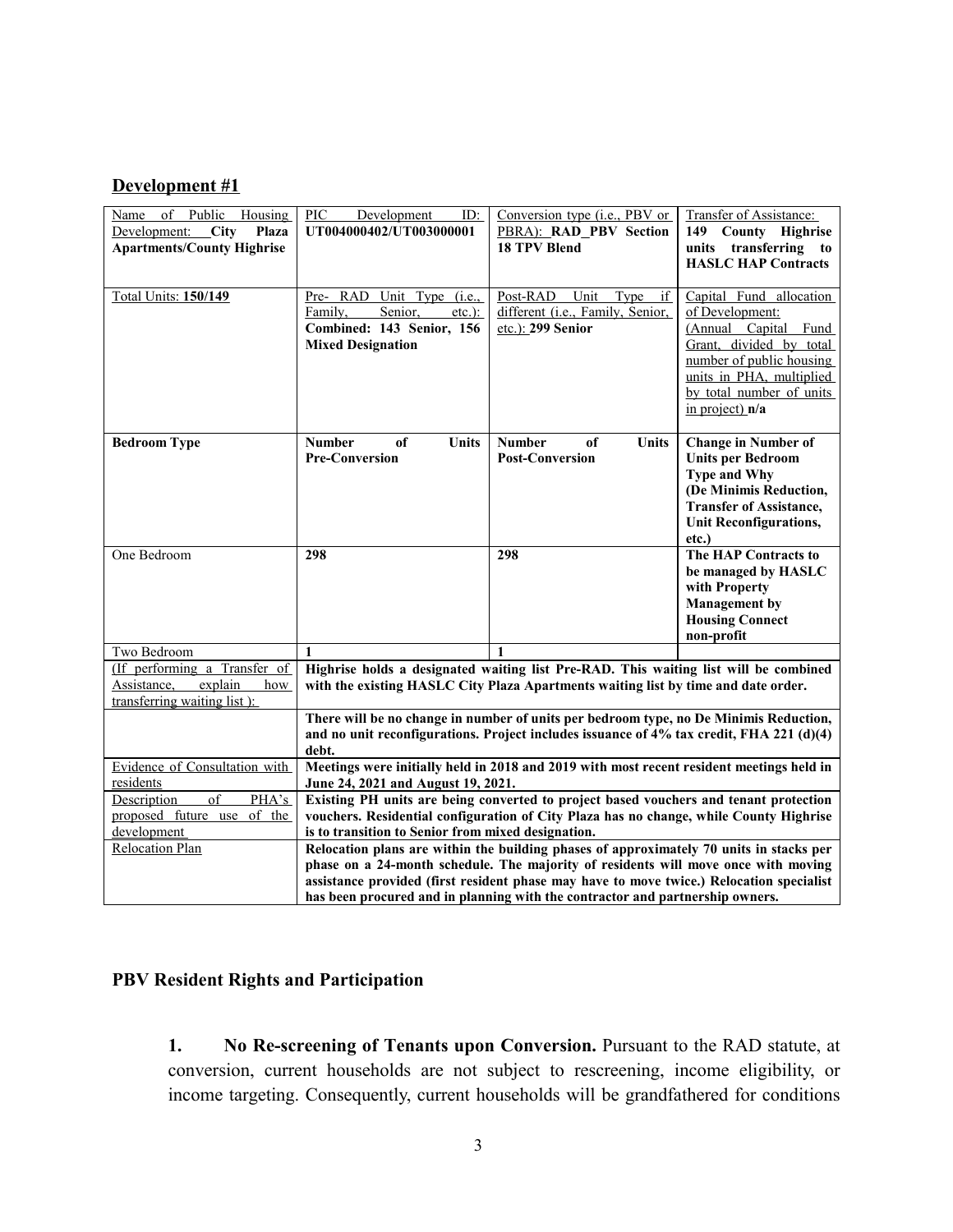that occurred prior to conversion but will be subject to any ongoing eligibility requirements for actions that occur after conversion. For example, a unit with a household that was over-income at time of conversion would continue to be treated as an assisted unit. Thus, 24 CFR § 982.201, concerning eligibility and targeting, will not apply for current households. Once that remaining household moves out, the unit must be leased to an eligible family. MTW agencies may not alter this requirement.

**2. Right to Return.** City Plaza- Residents have the full right to stay at the property with relocation within the building in phases, blocks of 70 units per phase over a 24-month period.

**3. Renewal of Lease.** Since publication of the PIH Notice 2012-32 Rev 3, the regulations under 24 CFR § 983.257(b)(3) have been amended requiring Project Owners to renew all leases upon lease expiration, unless cause exists. MTW agencies may not alter this requirement.

**4. Phase-in of Tenant Rent Increases.** If a tenant's monthly rent increases by more than the greater of 10 percent or \$25 purely as a result of conversion, the rent increase will be phased in over 3 or 5 years. To implement this provision, HUD is specifying alternative requirements for section  $3(a)(1)$  of the Act, as well as 24 CFR § 983.3(definition of "total tenant payment" (TTP)) to the extent necessary to allow for the phase-in of tenant rent increases. A PHA must create a policy setting the length of the phase in period at three years, five years or a combination depending on circumstances. For example, a PHA may create a policy that uses a three year phase in for smaller increases in rent and a five year phase-in for larger increases in rent. This policy must be in place at conversion and may not be modified after conversion. The method described below explains the set percentage-based phase-in the owner must follow according to the phase-in period established. For purposes of this section "standard **TTP"** refers to the UP calculated in accordance with regulations at 24 CFR §5.628 and the "most recently paid **TTP"** refers to the TTP recorded on line 9j of the family's most recent HUD Form 50058. If a family in a project converting from public housing to PBV was paying a flat rent immediately prior to conversion, the PHA should use the flat rent amount to calculate the phase-in amount for Year 1, as illustrated below.

Three Year Phase-in:

Year 1: Any recertification (interim or annual) performed prior to the second annual recertification after conversion — 33% of difference between most recently paid TTP or flat rent and the standard TTP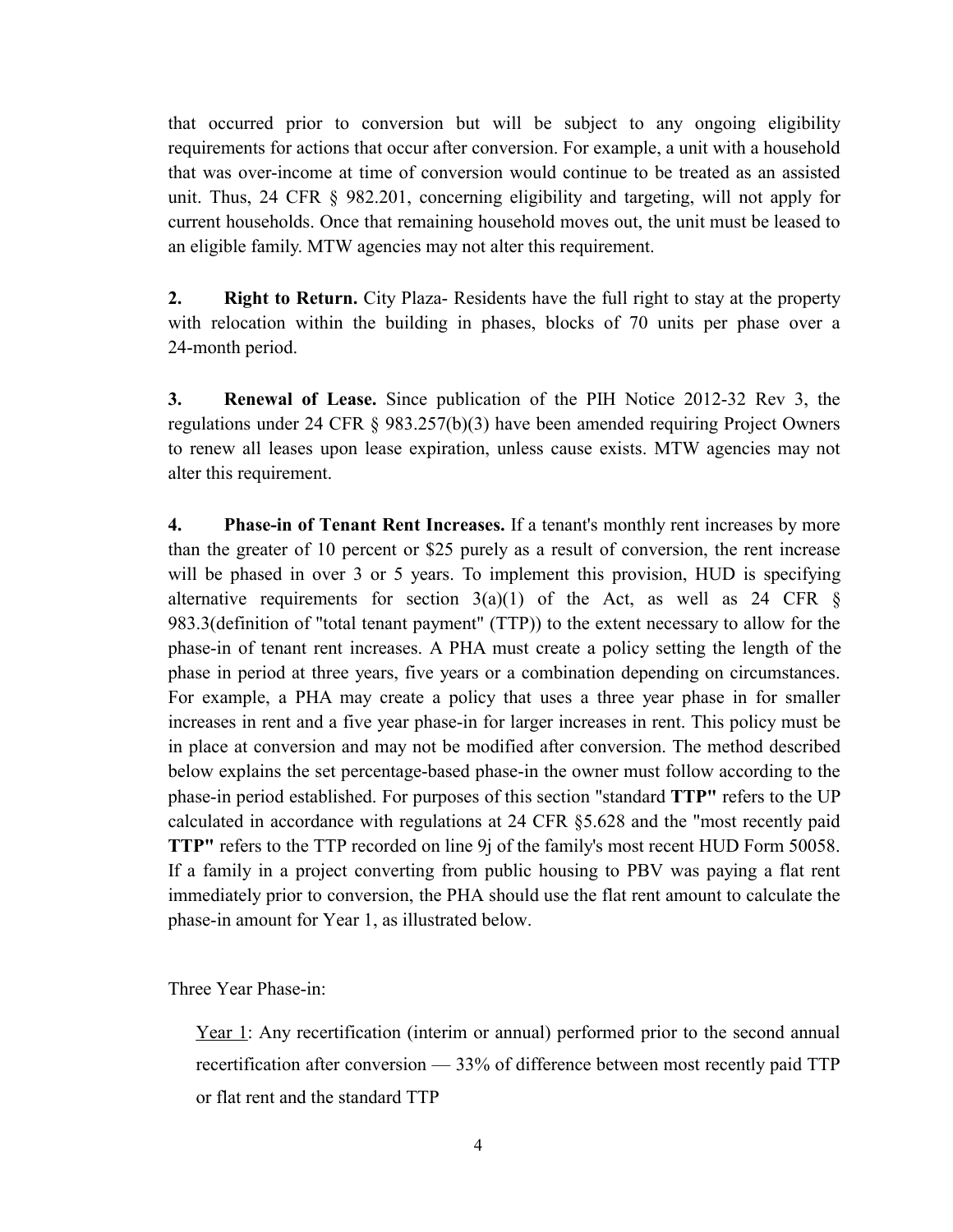Year 2: Year 2 Annual Recertification (AR) and any Interim Recertification (IR) prior to Year 3 AR — 66% of difference between most recently paid TTP and the standard TTP

Year 3: Year 3 AR and all subsequent re-certifications — Full standard TTP

Five Year Phase-in:

Year 1: Any recertification (interim or annual) performed prior to the second annual recertification after conversion — 20% of difference between most recently paid TTP or flat rent and the standard TTP

Year 2: Year 2 AR and any IR prior to Year 3 AR  $-40\%$  of difference between most recently paid TTP and the standard TTP

Year 3: Year 3 AR and any IR prior to Year 4 AR — 60% of difference between most recently paid TTP and the standard TTP

Year 4: Year 4 AR and any IR prior to Year 5 AR — 80% of difference between most recently paid TTP and the standard TTP

Year 5 AR and all subsequent re-certifications — Full standard TTP

*Please Note:* In either the three-year phase-in or the five-year phase-in, once the standard TTP is equal to or less than the previous TTP, the phase-in ends and tenants will pay full TTP from that point forward. MTW agencies may not alter this requirement.

Housing Connect has elected to follow the Three-Year Phase-in Plan.

## **Family Self Sufficiency (FSS) and Resident Opportunities and Self Sufficiency Service Coordinator (ROSS-SC) programs.**

Public housing residents that are current FSS participants will continue to be eligible for FSS once their housing is converted under RAD, and PHAs will be allowed to use any remaining PH FSS funds, to serve those FSS participants who live in units converted by RAD. Due to the program merger between PH FSS and HCV FSS that took place pursuant to the FY14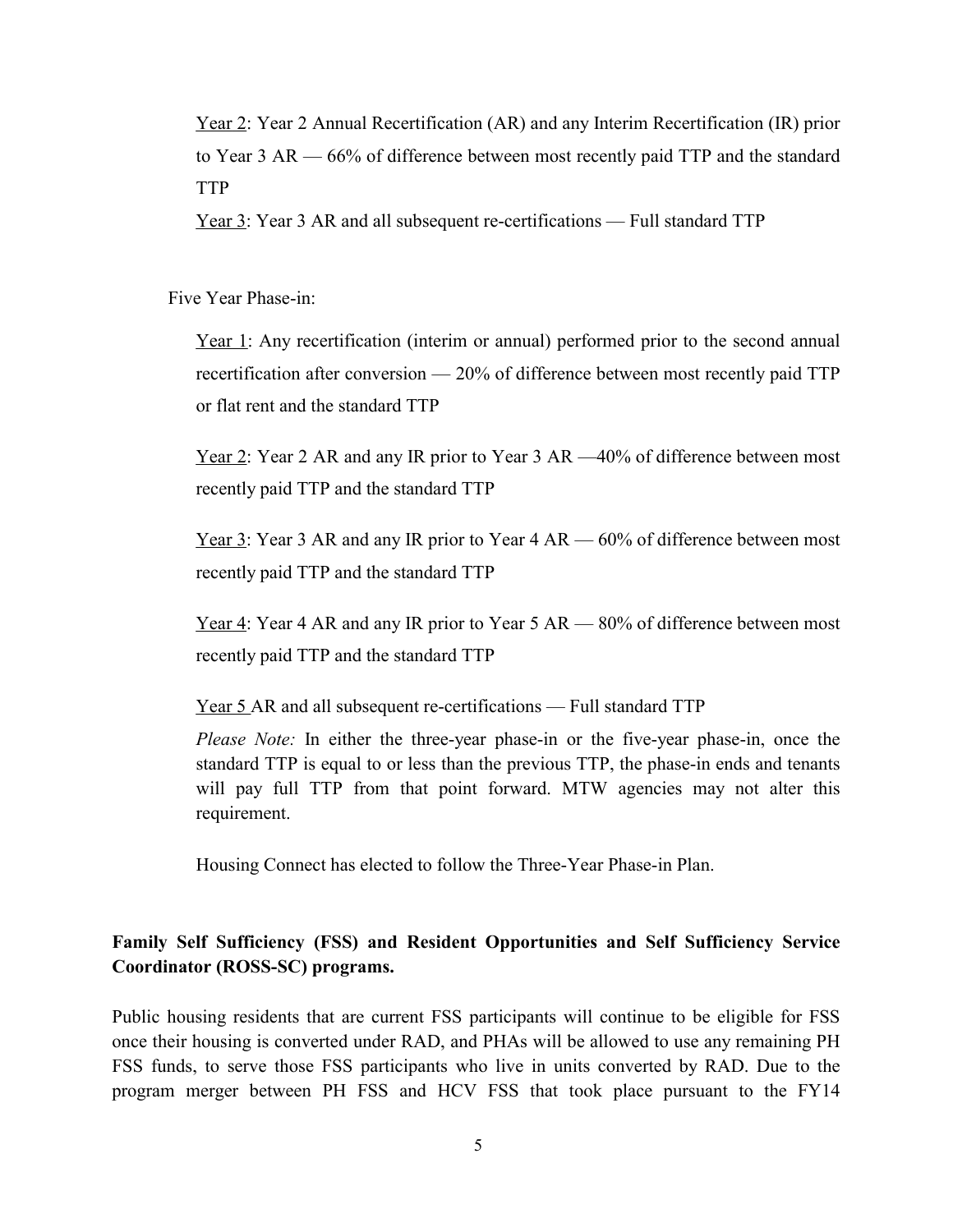Appropriations Act (and was continued in the FY15 Appropriations Act), no special provisions are required to continue serving FSS participants that live in public housing units converting to PBV under RAD.

However, PHAs should note that there are certain FSS requirements (e.g. escrow calculation and escrow forfeitures) that apply differently depending on whether the FSS participant is a participant under the HCV program or a public housing resident, and PHAs must follow such requirements accordingly. All PHAs will be required to administer the FSS program in accordance with FSS regulations at 24 CFR Part 984, the participants' contracts of participation, and the alternative requirements established in the "Waivers and Alternative Requirements for the FSS Program" Federal Register notice, published on December 29, 2014, at 79 FR 78100. Further, upon conversion to PBV, already escrowed funds for FSS participants shall be transferred into the HCV escrow account and be considered TBRA funds, thus reverting to the HAP account if forfeited by the FSS participant.

**Housing Connect has no FSS participants in the current Public Housing program and all units are Senior/Disabled. Eligible participants may enroll in FSS following entry into the PBV program. Housing Connect currently has a ROSS coordinator at Highrise and has applied for, which is funded through a ROSS grant to transfer ROSS participants to another Housing Connect project, this request is still pending. The ROSS grant will be transferred to other public housing developments and the service coordinator at Highrise will be funded through the operating budget.**

**Resident Participation and Funding.** In accordance with Attachment 1B, residents of Covered Projects with converted PBV assistance will have the right to establish and operate a resident organization for the purpose of addressing issues related to their living environment and be eligible for resident participation funding.

**Resident Procedural Rights.** The following items must be incorporated into both the Section 8 Administrative Plan and the Project Owner's lease, which includes the required tenancy addendum, as appropriate. Evidence of such incorporation may be requested by HUD for purposes of monitoring the program.

**Termination Notification.** HUD is incorporating additional termination notification requirements to comply with section 6 of the Act for public housing projects that convert assistance under RAD. In addition to the regulations at 24 CFR § 983.257 related to Project Owner termination of tenancy and eviction (which MTW agencies may not alter) the termination procedure for RAD conversions to PBV will require that PHAs provide adequate written notice of termination of the lease which shall not be less than: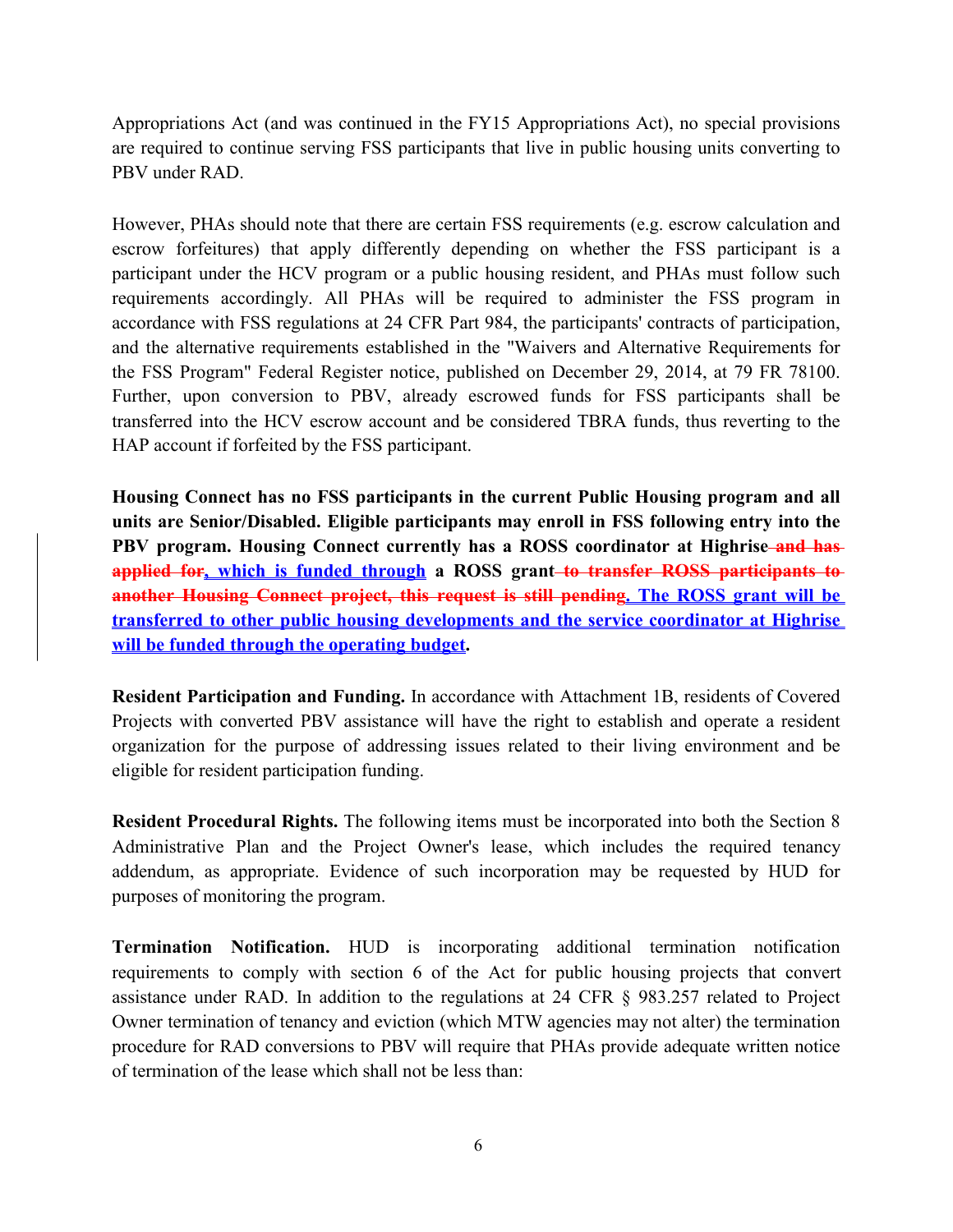- a. A reasonable period of time, but not to exceed 30 days:
	- i. if the health or safety of other tenants, PHA employees, or persons residing in the immediate vicinity of the premises is threatened; or
	- ii. In the event of any drug-related or violent criminal activity or any felony conviction;
- b. 14 days in the case of nonpayment of rent; and
- c. 30 days in any other case, except that if a State or local law provides for a shorter period of time, such shorter period shall apply.

**Grievance Process.** Pursuant to requirements in the RAD Statute, HUD is establishing additional procedural rights to comply with section 6 of the Act. For issues related to tenancy and termination of assistance, PBV program rules require the Project Owner to provide an opportunity for an informal hearing, as outlined in 24 CFR § 982.555. RAD will specify alternative requirements for 24 CFR § 982.555(b) in part, which outlines when informal hearings are not required, to require that:

- a. In addition to reasons that require an opportunity for an informal hearing given in 24 CFR  $\S$  982.555(a)(1)(i)-(v), an opportunity for an informal hearing must be given to residents for any dispute that a resident may have with respect to a Project Owner action in accordance with the individual's lease or the contract administrator in accordance with RAD PBV requirements that adversely affect the resident's rights, obligations, welfare, or status.
	- i. For any hearing required under 24 CFR  $\S$  982.555(a)(1)(i)-(v), the contract administrator will perform the hearing, as is the current standard in the program. The hearing officer must be selected in accordance with 24 CFR  $§ 982.555(e)(4)(i).$
	- ii. For any additional hearings required under RAD, the Project Owner will perform the hearing.
- b. There is no right to an informal hearing for class grievances or to disputes between residents not involving the Project Owner or contract administrator.
- c. The Project Owner gives residents notice of their ability to request an informal hearing as outlined in 24 CFR  $\S$  982.555(c)(1) for informal hearings that will address circumstances that fall outside of the scope of 24 CFR §  $982.555(a)(1)(i)-(vi).$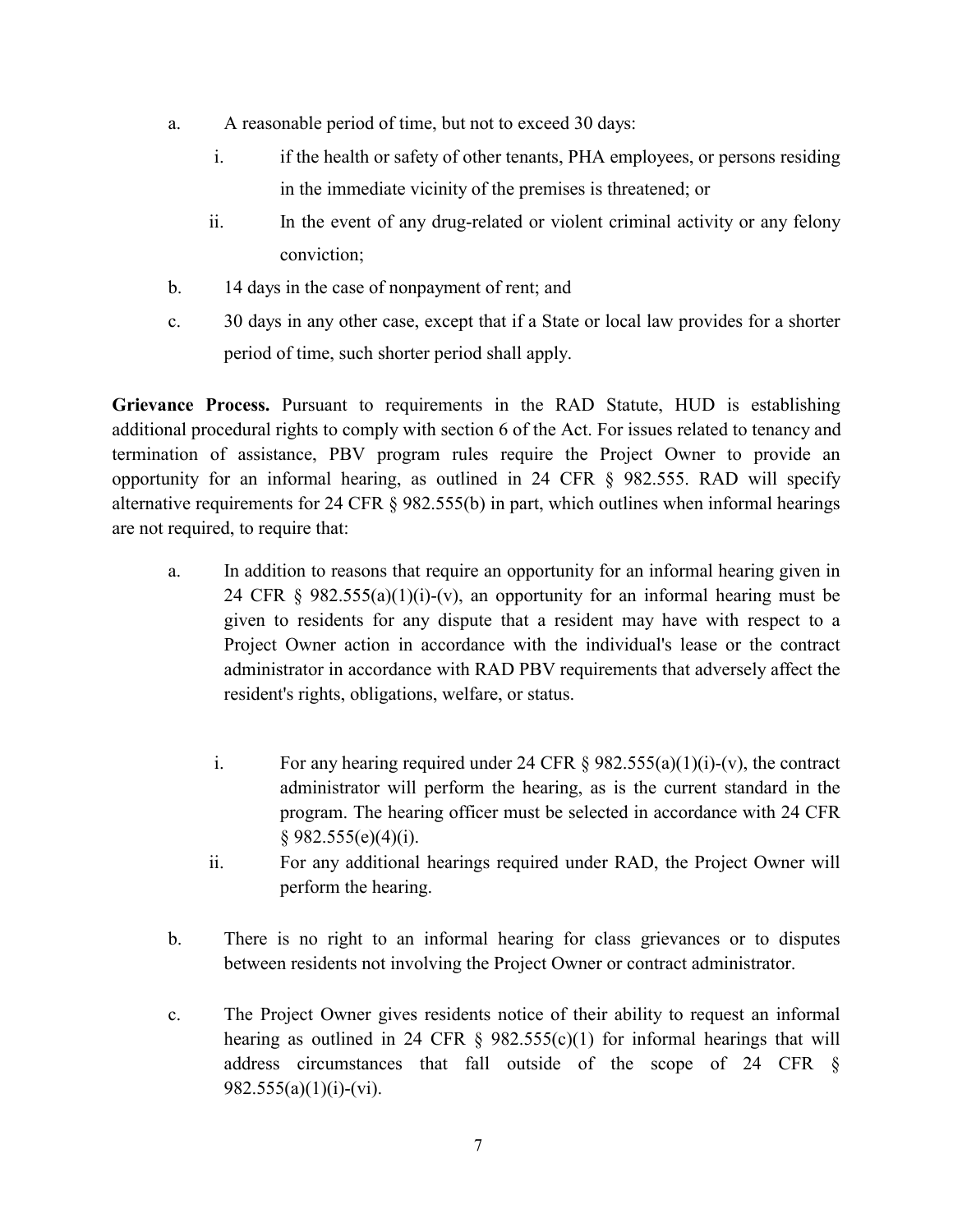d. The Project Owner provides opportunity for an informal hearing before an eviction.

Pursuant to current PBV program rules requirements, the above procedures are found in Chapter 17 of Housing Connect's HCV Administrative Plan.

**Earned Income Disregard (EID).** Tenants who are employed and are currently receiving the EID exclusion at the time of conversion will continue to receive the EID after conversion, in accordance with regulations at 24 CFR § 5.617. Upon the expiration of the EID for such families, the rent adjustment shall not be subject to rent phase-in, as described in Section 1.6.C.4; instead, the rent will automatically rise to the appropriate rent level based upon tenant income at that time.

Under the Housing Choice Voucher program, the EID exclusion is limited only to persons with disabilities (24 CFR § 5.617(b)). In order to allow all tenants (including non-disabled persons) who are employed and currently receiving the EID at the time of conversion to continue to benefit from this exclusion in the PBV project, the provision in section 5.617(b) limiting EID to disabled persons is waived. The waiver, and resulting alternative requirement, apply only to tenants receiving the EID at the time of conversion. No other tenant (e.g., tenants who at one time received the EID but are not receiving the EID exclusion at the time of conversion e.g., due to loss of employment; tenants that move into the property following conversion, etc.,) is covered by this waiver.

#### **Jobs Plus.**

**When Total Tenant Payment Exceeds Gross Rent.** Under normal PBV rules, the PHA may only select an occupied unit to be included under the PBV HAP Contract if the unit's occupants are eligible for housing assistance payments (24 CFR §983.53(d)). Also, a PHA must remove a unit from the contract when no assistance has been paid for 180 days because the family's TTP has risen to a level that is equal to or greater than the contract rent, plus any utility allowance, for the unit (i.e., the Gross Rent)) (24 CFR§983.258). Since the rent limitation under this Section of the Notice may often result in a family's TTP equaling or exceeding the gross rent for the unit, for current residents (i.e. residents living in the public housing property prior to conversion), HUD is waiving both of these provisions and requiring that the unit for such families be placed on and/or remain under the HAP Contract when TTP equals or exceeds than the Gross Rent. Further, HUD is establishing the alternative requirement that the rent to owner for the unit equal the family's TTP until such time that the family is eligible for a housing assistance payment. HUD is waiving as necessary to implement this alternative provision, the provisions of Section 8(o)(13)(H) of the Act and the implementing regulations at 24 CFR 983.301 as modified by Section l.6.B.5 of this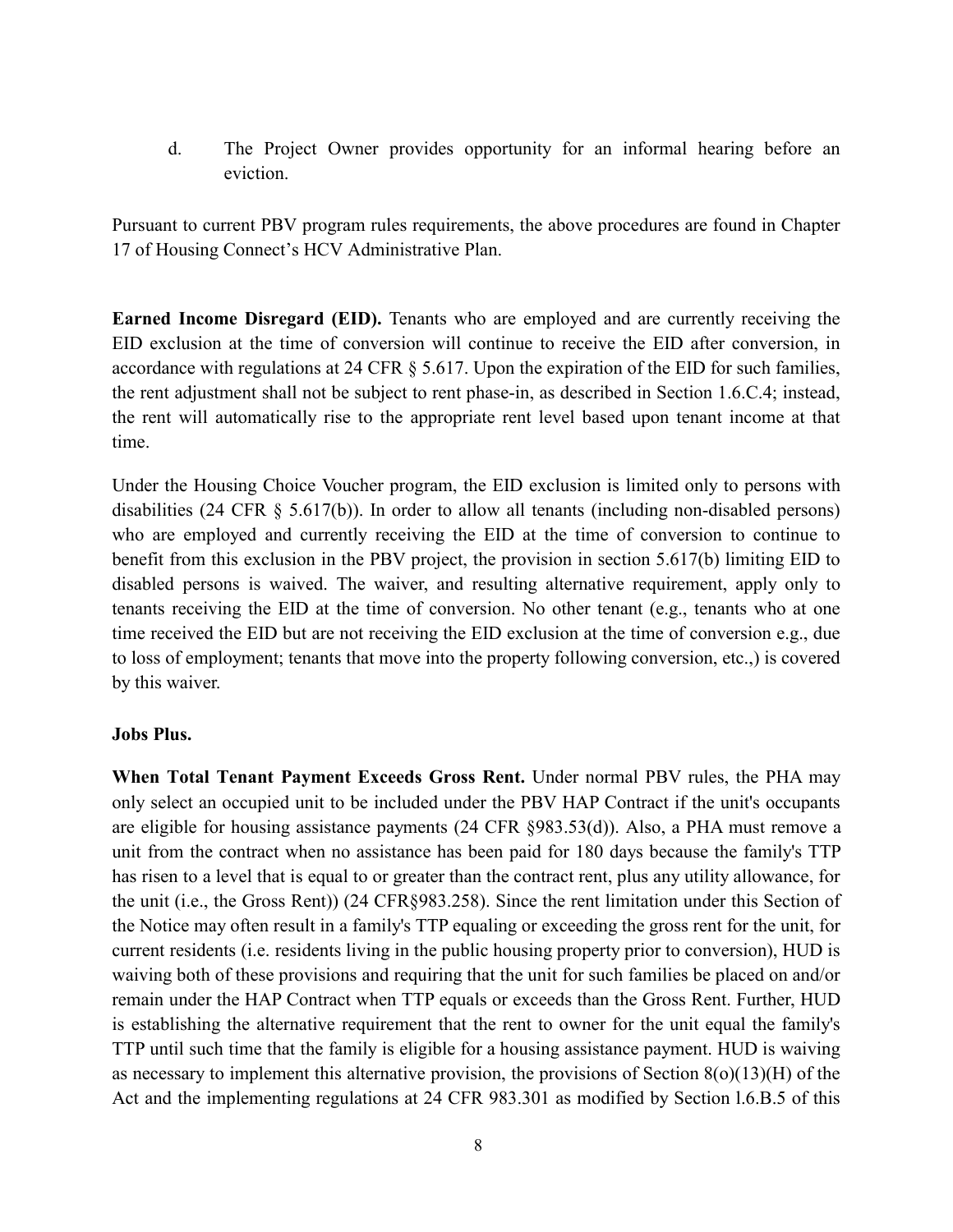Notice. In such cases, the resident is considered a participant under the program and all of the family obligations and protections under RAD and PBV apply to the resident. Likewise, all requirements with respect to the unit, such as compliance with the HQS requirements, apply as long as the unit is under HAP Contract. Assistance may subsequently be reinstated if the tenant becomes eligible for assistance. The PHA is required to process these individuals through the Form- 50058 submodule in PIC.

Following conversion, 24 CFR §983.53(d) applies, and any new families referred to the RAD PBV project must be initially eligible fora HAP payment at admission to the program, which means their TTP may not exceed the gross rent for the unit at that time. Further, a PHA must remove a unit from the contract when no assistance has been paid for 180 days. If units are removed from the HAP Contract because a new admission's TTP comes to equal or exceed the gross rent for the unit and if the project is fully assisted, HUD is imposing an alternative requirement that the PHA must reinstate the unit after the family has vacated the property; and, if the project is partially assisted, the PHA may substitute a different unit for the unit on the HAP Contract in accordance with 24 CFR §983.207 or, where "floating" units have been permitted, Section 1.6.B.10 of this Notice.

**Under-Occupied Unit.** If a family is in an under-occupied unit under 24 CFR 983.259 at the time of conversion, the family may remain in this unit until an appropriate-sized unit becomes available in the Covered Project. When an appropriate sized unit becomes available in the Covered Project, the family living in the under occupied unit must move to the appropriate-sized unit within a reasonable period of time, as determined by the administering Voucher Agency. In order to allow the family to remain in the under-occupied unit until an appropriate-sized unit becomes available in the Covered Project, 24 CFR 983.259 is waived. MTW agencies may not modify this requirement.

PBV: Other Miscellaneous Provisions

- **1. Access to Records, Including Requests for Information Related to Evaluation of Demonstration.** PHAs must agree to any reasonable HUD request for data to support program evaluation, including but not limited to project financial statements, operating data, Choice-Mobility utilization, and rehabilitation work. Please see Appendix IV for reporting units in Form HUD-50058.
- **2. Additional Monitoring Requirement.** The PHA's Board must approve the operating budget for the Covered Project annually in accordance with HUD requirements.
- **3. Bacon Act and Section** 3 of the Housing and Urban Development Act of 1968 (Section 3). This section has been moved to 1.4.A.13 and 1.4.A.14.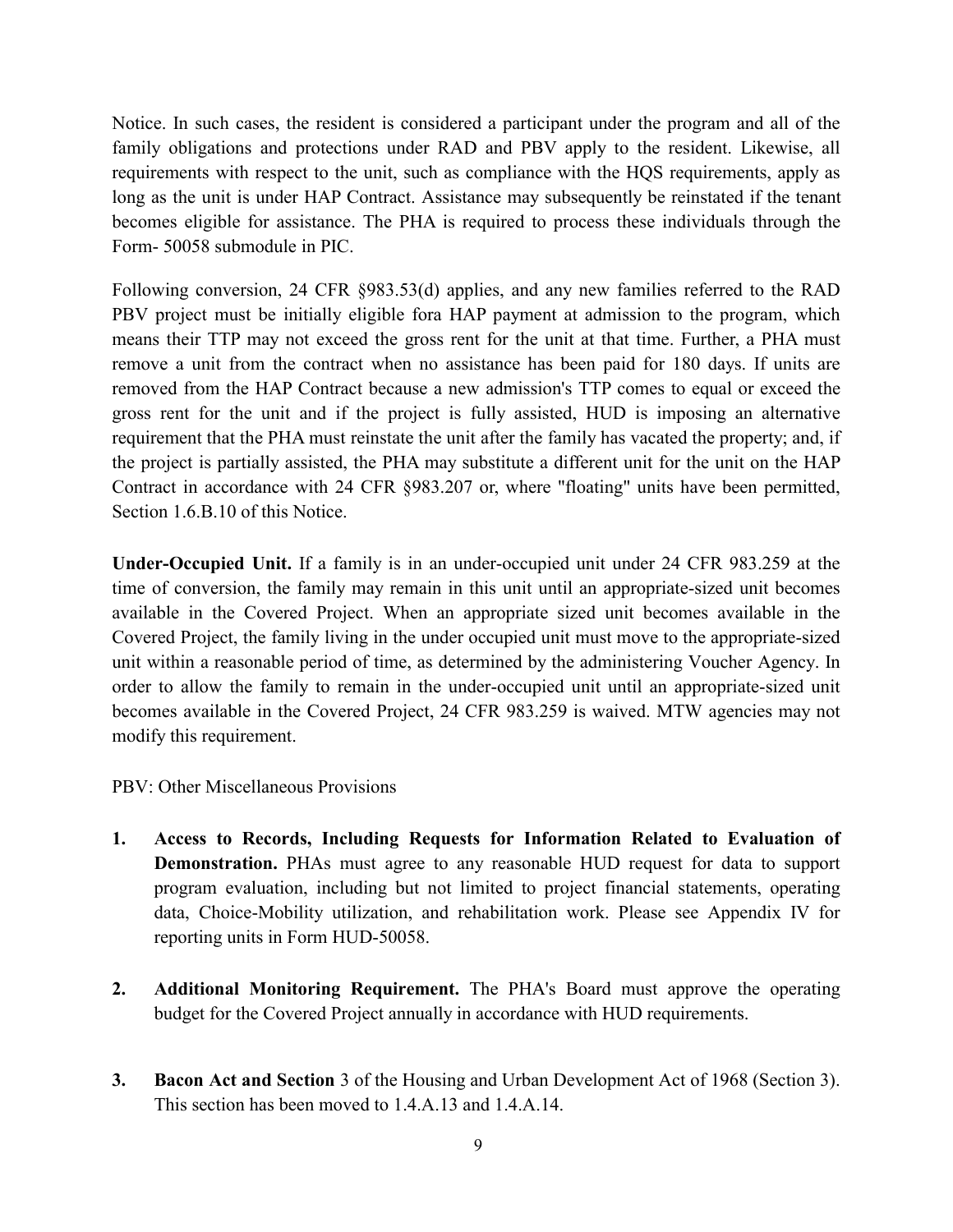- **4. Establishment of Waiting List.** 24 CFR § 983.251 sets out PBV program requirements related to establishing and maintaining a voucher-wide, PBV program wide, or site-based waiting list from which residents for the Covered Project will be admitted. These provisions will apply unless the project is covered by a remedial order or agreement that specifies the type of waiting list and other waiting list policies.
	- i. Transferring an existing site-based waiting list to a new site-based waiting list. If the PHA is transferring the assistance to another neighborhood, the PHA must notify applicants on the waitlist of the transfer of assistance, and on how they can apply for residency at the new project site or other sites. Applicants on a project-specific waiting list for a project where the assistance is being transferred shall have priority on the newly formed waiting list for the new project site in accordance with the date and time of their application to the original project's waiting list.
	- ii. Informing applicants on the site-based waiting list on how to apply for a PBV program-wide or HCV program-wide waiting list.

Informing applicants on a public housing community-wide waiting list on how to apply for a voucher-wide, PBV program-wide, or site-based waiting list. If using a site-based waiting list, PHAs shall establish a waiting list in accordance with 24 CFR  $\S$  903.7(b)(2)(ii)-(iv) to ensure that applicants on the PHA's public housing community-wide waiting list have been offered placement on the converted project's initial waiting list. In all cases, PHAs have the discretion to determine the most appropriate means of informing applicants on the public housing community-wide waiting list given the number of applicants, PHA resources, and admissions requirements of the projects being converted under RAD. A PHA may consider contacting every applicant on the public housing waiting list via direct mailing; advertising the availability of housing to the population that is less likely to apply, both minority and non-minority groups, through various forms of media (e.g., radio stations, posters, newspapers) within the marketing area; informing local non-profit entities and advocacy groups (e.g., disability rights groups); and conducting other outreach as appropriate. Applicants on the agency's public housing community-wide waiting list who wish to be placed onto the newly established site-based waiting list must be done so in accordance with the date and time of their original application to the centralized public housing waiting list. Any activities to contact applicants on the public housing waiting list must be conducted in accordance with the requirements for effective communication with persons with disabilities at 24 CFR §8.6 and with the obligation to provide meaningful access for persons with limited English proficiency (LEP).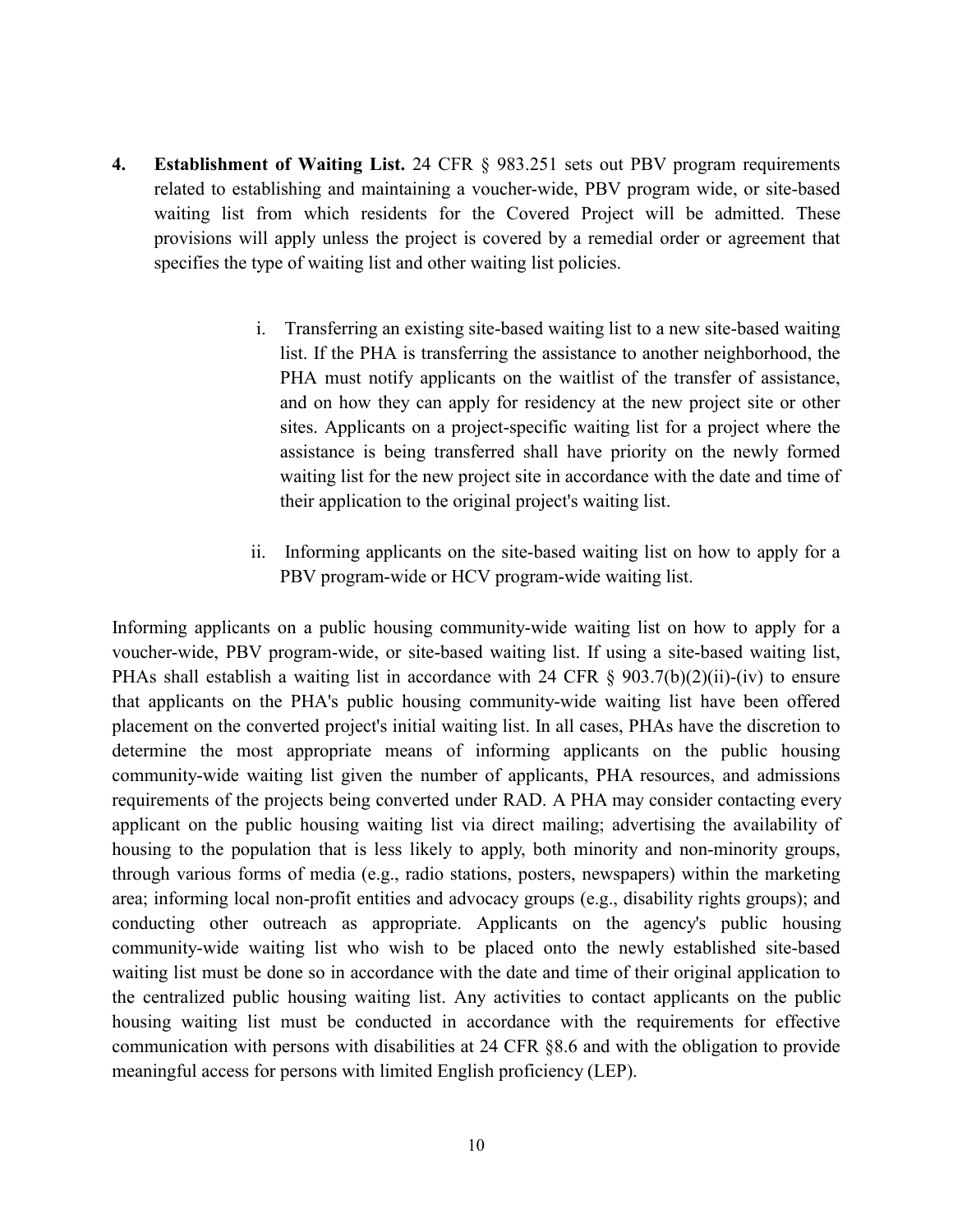A PHA must maintain any site-based waiting list in accordance with all applicable civil rights and fair housing laws and regulations unless the project is covered by a remedial order or agreement that specifies the type of waiting list and other waiting list policies.

To implement this provision, HUD is specifying alternative requirements for 24 CFR §983.251(c)(2). However, after the initial waiting list has been established, the PHA shall administer its waiting list for the converted project in accordance with 24 CFR §983.251(c).

Housing Connect currently maintains site based Public Housing wait lists and will convert from Public Housing.

Site Based to PBV Site Based waiting list. There will be no change to placement, a straight conversion. All those currently on the wait list will be notified of the transition within the requirements for effective communication.

City Plaza/ County Highrise currently maintain individual site-based waiting list for the respective properties. The two waiting lists will be merged with date and time priority to create one site-based waiting list for the New City Plaza, LLC.

- **5. Mandatory Insurance Coverage.** The Covered Project shall maintain at all times commercially available property and liability insurance to protect the project from financial loss and, to the extent insurance proceeds permit, promptly restore, reconstruct, and/or repair any damaged or destroyed project property.
- **6. Agreement Waiver.** This section has been moved to 1.6.(B)(7).
- **7. Future Refinancing.** Project Owners must receive HUD approval for any refinancing or restructuring of permanent debt during the HAP Contract term, to ensure the financing is consistent with long-term preservation. (Current lenders and investors are also likely to require review and approval of refinancing of the primary permanent debt.)

**Administrative Fees for Public Housing Conversions during Transition Period.** For the remainder of the Calendar Year in which the HAP Contract is effective (i.e. "transition period"), RAD PBV projects will be funded with public housing funds. For example, if the project's assistance converts effective July 1, 2015, the public housing Annual Contributions Contract (ACC) between the PHA and HUD will be amended to reflect the number of units under HAP Contract, but will be for zero dollars, and the RAD PBV contract will be funded with public housing money for July through December 2015. Since TBRA is not the source of funds, PHAs should not report leasing and expenses into VMS during this period, and PHAs will not receive section 8 administrative fee funding for converted units during this time.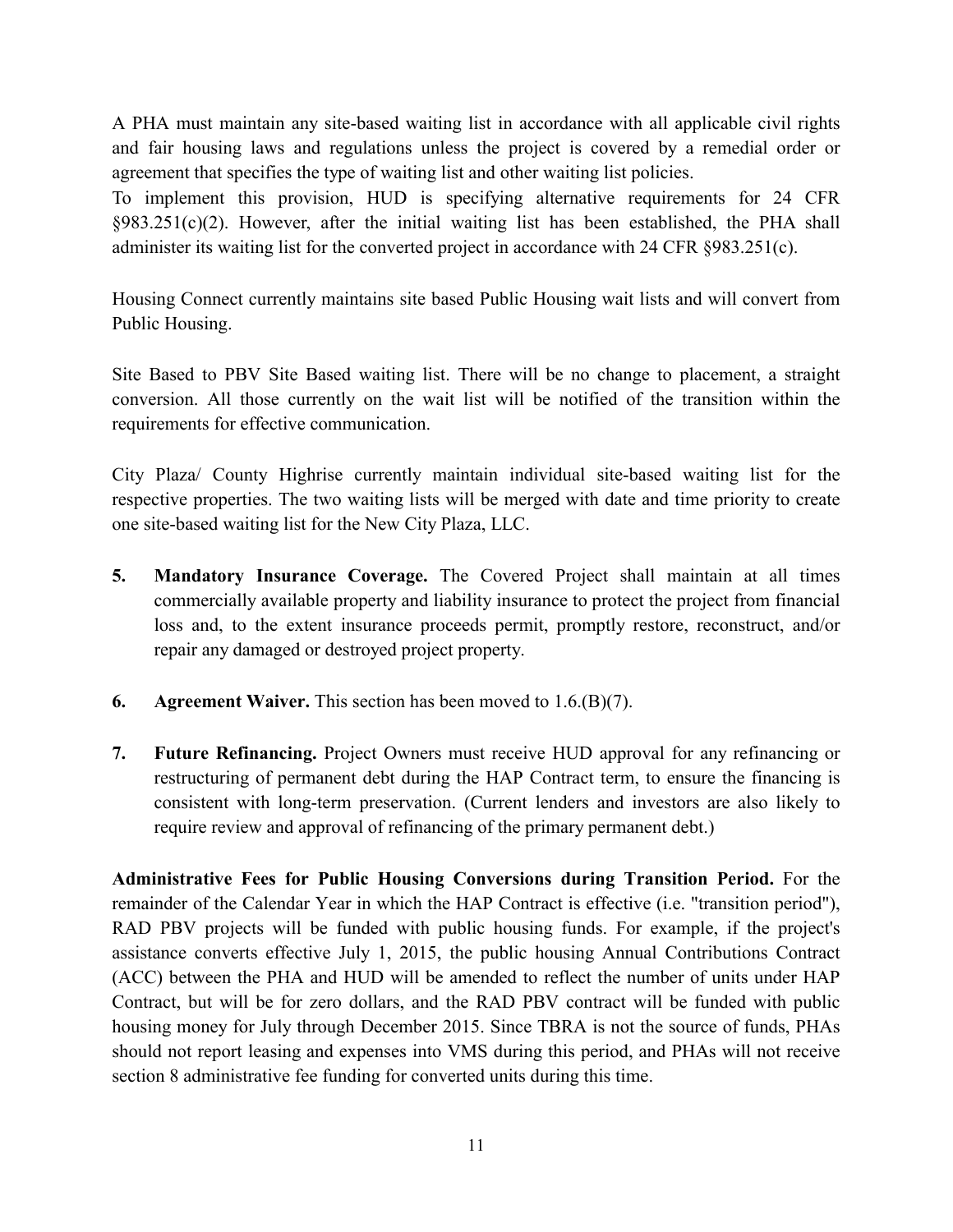For fiscal years 2014 and 2015, PHAs operating HCV program received administrative fees for units under a HAP Contract, consistent with recent appropriation act references to "section  $8(q)$ " of the [United States Housing Act of 1937] and related appropriations act provisions in effect immediately before the Quality Housing and Responsibility Act of 1998" and 24 CFR § 982.152(b). During the transition period mentioned in the preceding paragraph, these provisions are waived, and PHAs will not receive section 8 ongoing administrative fees for PBV RAD units.

After this transition period, the Section 8 ACC will be amended to include Section 8 funding that corresponds to the units covered by the Section 8 ACC. At that time, the regular Section 8 administrative fee funding provisions will apply.

**Choice-Mobility.** One of the key features of the PBV program is the mobility component, which provides that if the family has elected to terminate the assisted lease at any time after the first year of occupancy in accordance with program requirements, the PHA must offer the family the opportunity for continued tenant based rental assistance, in the form of either assistance under the voucher program or other comparable tenant-based rental assistance.

If as a result of participation in RAD a significant percentage of the PHA's HCV program becomes PBV assistance, it is possible for most or all of a PHA's turnover vouchers to be used to assist those RAD PBV families who wish to exercise mobility. While HUD is committed to ensuring mobility remains a cornerstone of RAD policy, HUD recognizes that it remains important for the PHA to still be able to use tenant based vouchers to address the specific housing needs and priorities of the community. Therefore, HUD is establishing an alternative requirement for PHAs where, as a result of RAD, the total number of PBV units (including RAD PBV units) under HAP Contract administered by the PHA exceeds 20 percent of the PHA's authorized units under its HCV ACC with HUD.

The alternative mobility policy provides that an eligible voucher agency would not be required to provide more than three-quarters of its turnover vouchers in any single year to the residents of Covered Projects. While a voucher agency is not required to establish a voucher inventory turnover cap, if such a cap is implemented, the voucher agency must create and maintain a waiting list in the order in which the requests from eligible households were received. In order to adopt this provision, this alternative mobility policy must be included in an eligible PHA's administrative plan. To effectuate this provision, HUD is providing an alternative requirement to Section  $8(o)(13)(E)$  and 24 CFR part  $983.261(c)$ . Please note that this alternative requirement does not apply to PBVs entered into outside of the context of RAD. MTW agencies may not alter this requirement.

**Reserve for Replacement.** The Project Owner shall establish and maintain a replacement reserve in an interest-bearing account to aid in funding extraordinary maintenance and repair and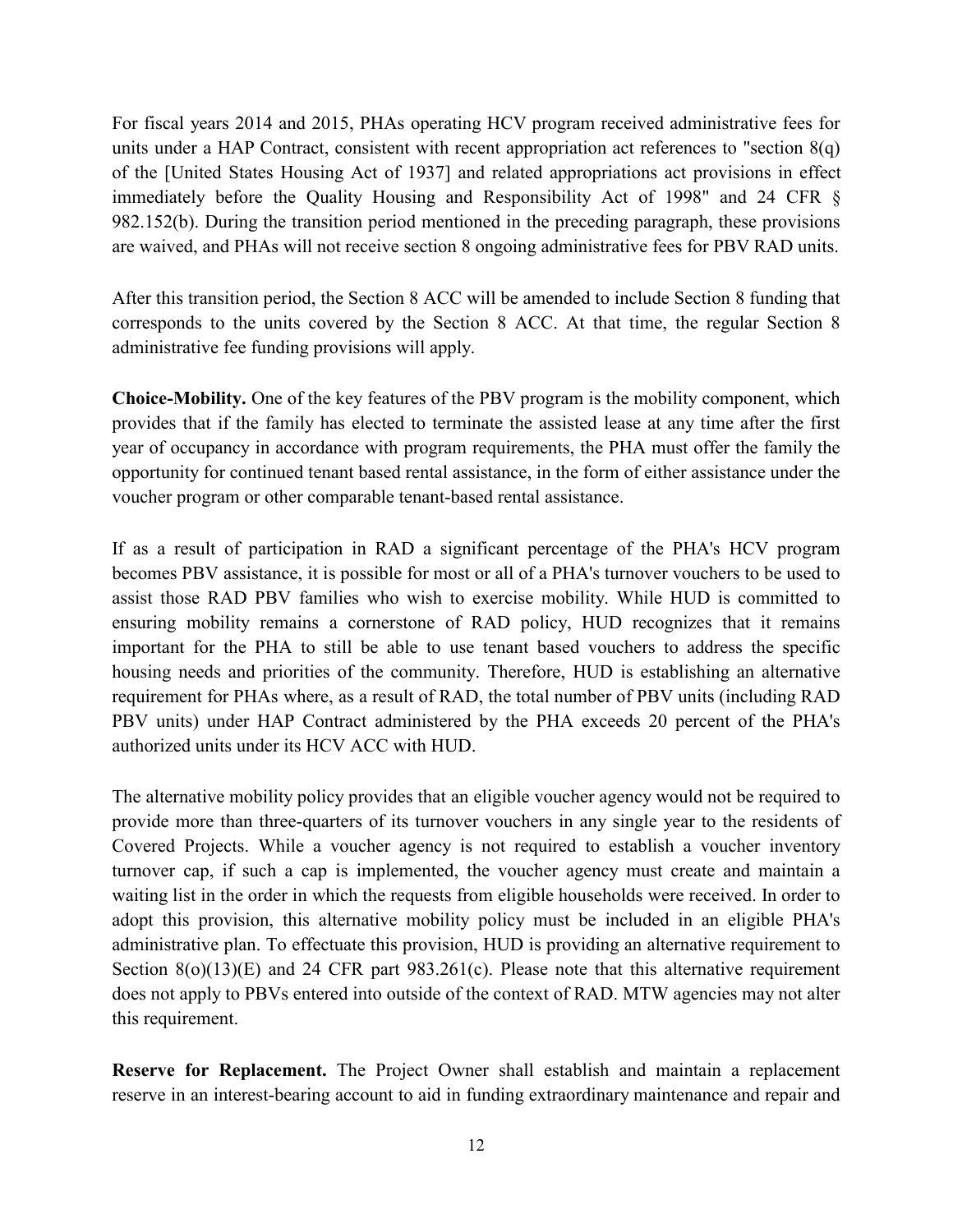replacement of capital items in accordance with applicable regulations. The reserve must be built up to and maintained at a level determined by HUD to be sufficient to meet projected requirements. For FHA transactions, Replacement Reserves shall be maintained in accordance with the FHA Regulatory Agreement. For all other transactions, Replacement Reserves shall be maintained in a bank account covered under a General Depository Agreement (HUD-51999) or similar instrument, as approved by HUD, where funds will be held by the Project Owner or mortgagee and may be drawn from the reserve account and used subject to HUD guidelines and as directed by HUD.

### **Significant Amendment Definition**

As part of the Rental Assistance Demonstration (RAD), Housing Connect is redefining the definition of a substantial deviation from the PHA Plan to exclude the following RAD-specific items:

- a. The decision to convert to either Project Based Rental Assistance or Project Based Voucher Assistance;
- b. Changes to the Capital Fund Budget produced as a result of each approved RAD Conversion, regardless of whether the proposed conversion will include use of additional Capital Funds;
- c. Changes to the construction and rehabilitation plan for each approved RAD conversion; and
- d. Changes to the financing structure for each approved RAD conversion.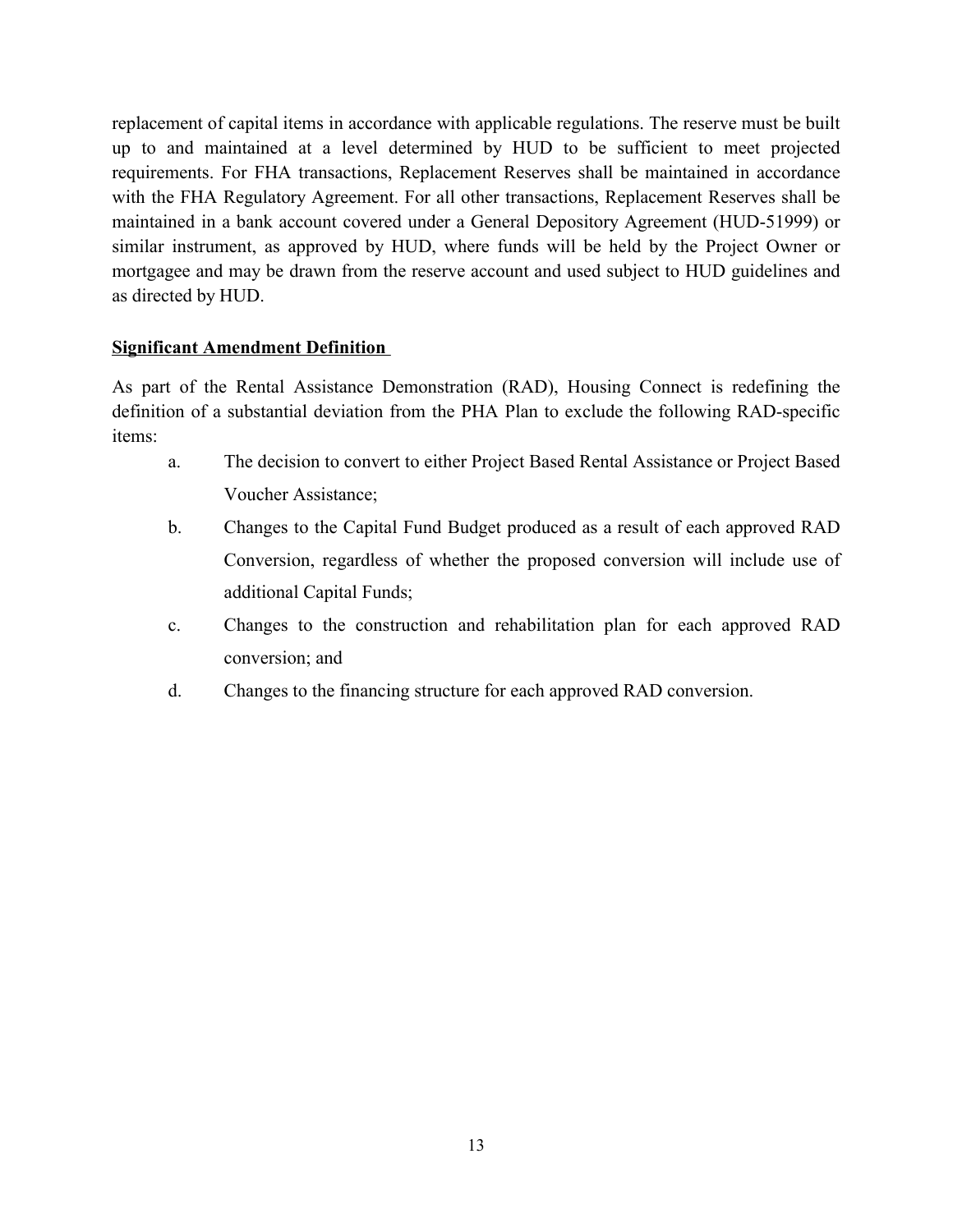Document comparison by Workshare 9.5 on Tuesday, January 18, 2022 2:27:20 PM

| Input:             |                                                                                                       |
|--------------------|-------------------------------------------------------------------------------------------------------|
| Document 1<br>ID   | interwovenSite://DMSFIRM/DMFIRM/400778452/4                                                           |
| <b>Description</b> | #400778452v4 <dmfirm> - PHA Plan Significant Amendment</dmfirm>                                       |
| IID                | Document 2 C:\Users\alams\AppData\Local\Temp\Workshare\tmp5117\PHA<br>Plan Significant Amendment.docx |
| <b>Description</b> | C:\Users\alams\AppData\Local\Temp\Workshare\tmp5117\PHA<br>Plan Significant Amendment.docx            |
| Rendering<br>set   | Standard                                                                                              |

| Legend:           |  |
|-------------------|--|
| <b>Insertion</b>  |  |
| Nalation          |  |
| Moyed from        |  |
| <b>Moved to</b>   |  |
| Style change      |  |
| Format change     |  |
| Moved deletion    |  |
| Inserted cell     |  |
| Deleted cell      |  |
| Moved cell        |  |
| Split/Merged cell |  |
| Padding cell      |  |

| <b>Statistics:</b> |       |  |
|--------------------|-------|--|
|                    | Count |  |
| Insertions         |       |  |
| <b>Deletions</b>   |       |  |
| Moved from         |       |  |
| Moved to           |       |  |
| Style change       |       |  |
| Format changed     |       |  |